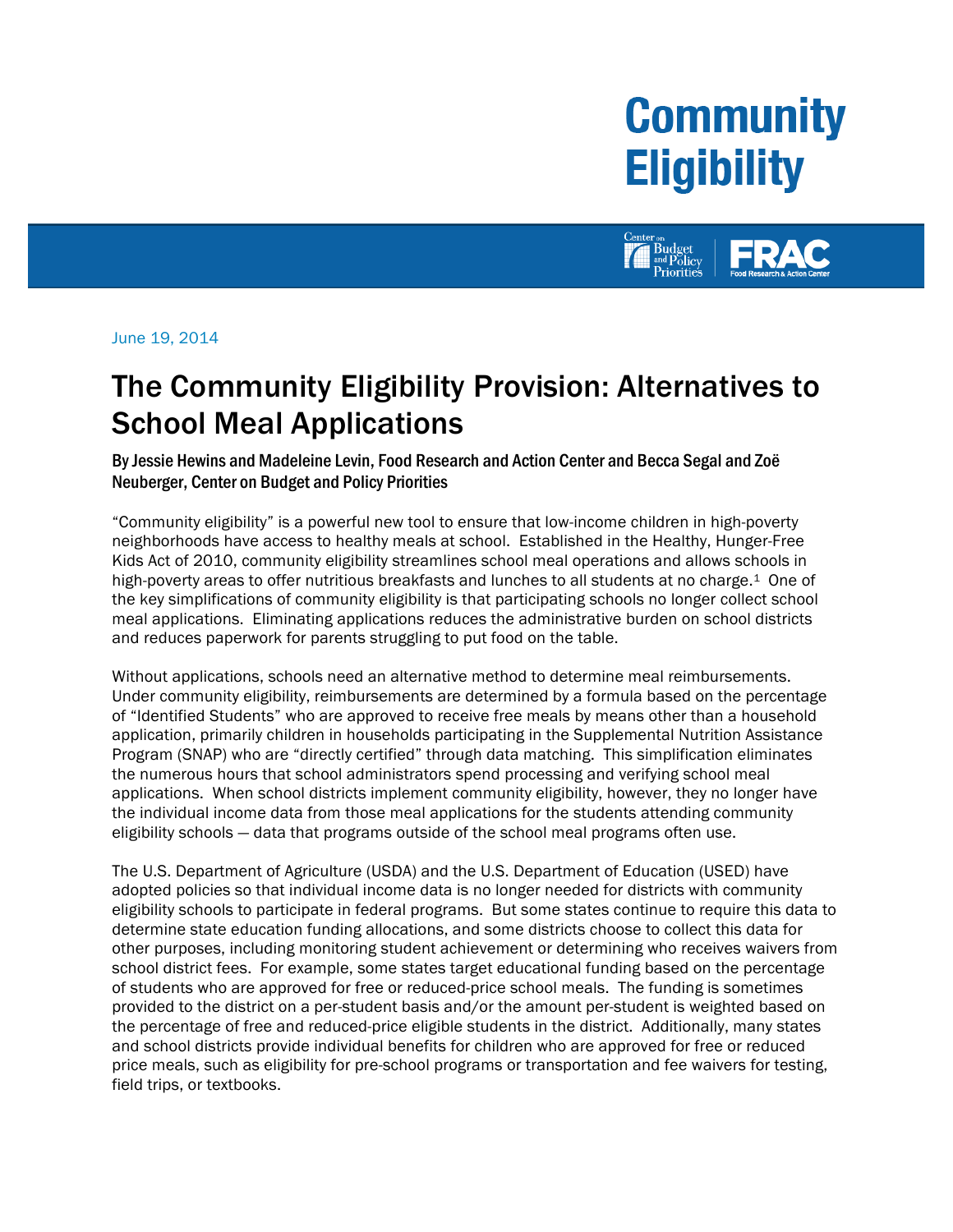For community eligibility schools, alternative data sources are available to meet these needs, and most states already implementing community eligibility have been able to implement it without requiring school districts to collect individual student income information. The positive experience of states and school districts that have implemented community eligibility demonstrates that while they can no longer use school meal application data to allocate funds, states and localities should not be dissuaded from adopting community eligibility.

Kentucky and Michigan have both offered community eligibility since the 2011-2012 school year and both had to require school districts with community eligibility schools to collect individual income data due to the way state education funding is allocated. Both states collected new income information forms from families without a negative impact on school funding. The popularity of community eligibility in these states has continued to grow even with the requirement that schools collect income information forms from students. During the 2012-2013 school year, 281 additional schools implemented community eligibility across the two states — an increase of 56 percent from the previous school year.

#### Targeting State and Local Resources to School Districts or Schools Without Collecting Individual Income Data

USDA and USED do not require schools to collect individual income data for any of their programs including Title I, E-rate, and the other child nutrition programs.2 Instead, they rely on readily available alternative data for community eligibility schools. For example, to determine the share of students at a school that are considered low-income for purposes of allocating Title I funding among schools, districts can use a school's Identified Student Percentage or free claiming percentage (the Identified Student Percentage multiplied by 1.6), or another data source, such as Medicaid or Census data.<sup>3</sup>

States and localities can follow their lead. For allocating state or local funds *to districts or schools*, alternative data can be used in lieu of the income data collected on school meal applications. Some states use school meal eligibility data to allocate state or local education or other funds. In instances where the data are used to assess *a school or school district's poverty level*, the state can adopt the approaches allowed by USED for allocating Title I funds. These options are explained in the box below. For example, for purposes of allocating state education funding, the Texas Education Agency uses the count of students for whom meals are reimbursed at the free rate.4

Establishing a work group of staff from the school nutrition program and other relevant offices within the state education department can help identify and address any issues that may arise when school districts implement community eligibility and stop collecting school meal applications. This work group helps build open communication between programs, and is especially useful during the first year of implementation of community eligibility, but can continue beyond that to address questions that arise. For example, shortly after USDA selected Ohio to implement community eligibility, the state department of education convened an internal working group to bring together staff from programs that could be affected by community eligibility. The working group includes school nutrition, Title I, accountability, school funding, and assessment staff. The group meets regularly and considered how to adapt state funding formulas to incorporate community eligibility. States also can provide guidance and resources to school districts to help them navigate any effects of eliminating school meal applications. For example, Kentucky provided a memorandum to school district superintendents on data issues related to the state programs that might be affected by community eligibility.5

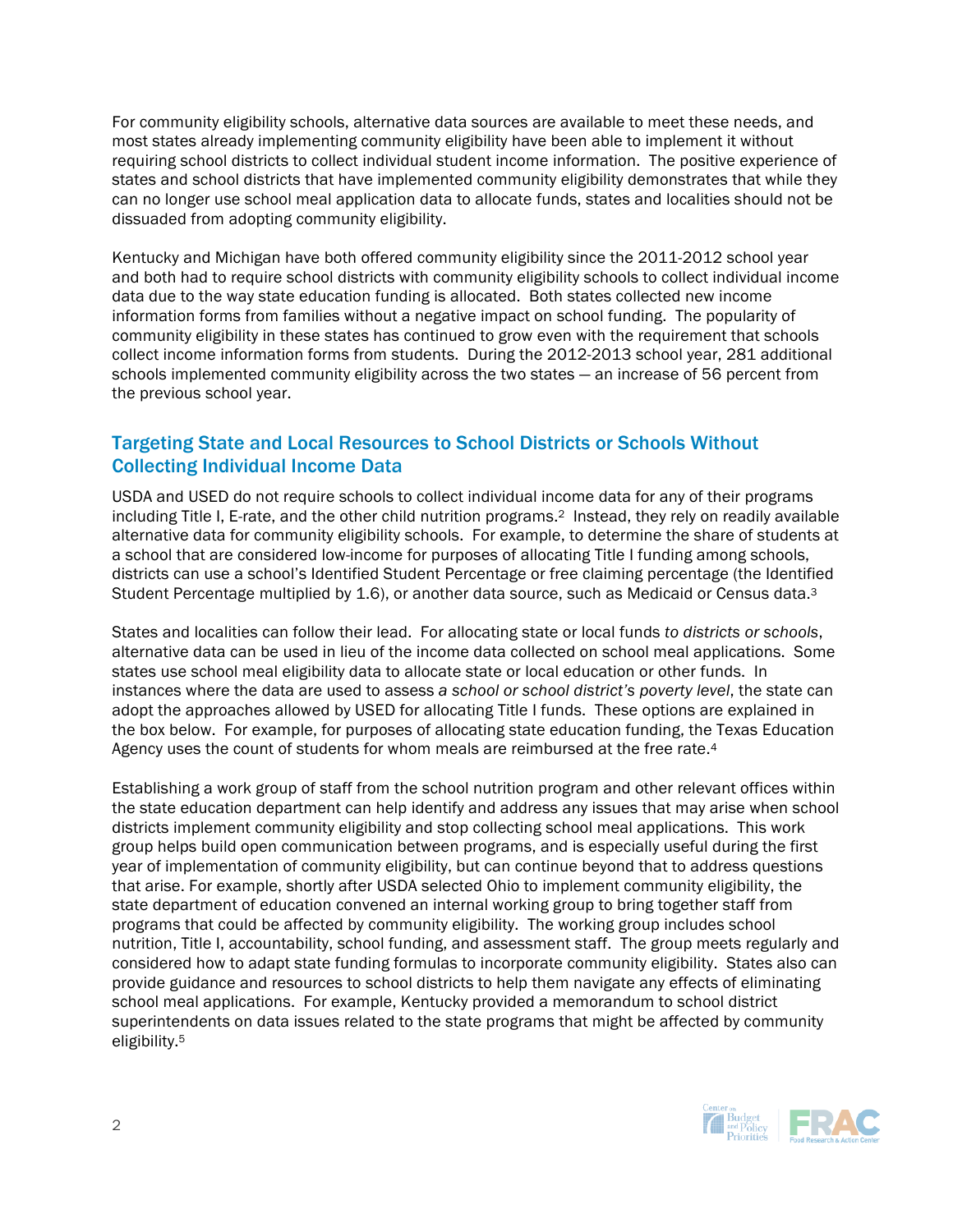#### Alternative Data Sources to Assess a School's Poverty Level

- The school's Identified Student Percentage: This percentage relies on data from other needbased programs with rigorous eligibility determination processes. It is readily available for every school, whether the school offers community eligibility or not. It is important, however, that the Identified Student Percentage is used for all schools (whether or not they offer community eligibility) because Identified Students are always a subset of the students who would qualify for free or reduced-price meals if applications were taken.
- The school's free claiming percentage under community eligibility (Identified Student Percentage  $*$  1.6): Although not an exact match, this percentage serves as a proxy for the share of students who would be certified for free or reduced-price meals if applications were still taken. Therefore the free claiming percentage for community eligibility schools can be compared to the percentage of students approved for free or reduced-price meals at other schools.
- Medicaid data: Nearly all children with incomes below 133 percent of the poverty line are eligible for Medicaid; implementation of the Affordable Care Act will increase the likelihood that they are enrolled. Medicaid data is already a permissible alternative to school meal applications for allocating Title I funds. When Medicaid receipt for a school's students can be determined, it is a reliable indicator of poverty.
- Census data: Census data are already a permissible alternative to school meal applications for allocating Title I funds within a school district. In addition, USDA commissioned the National Committee on Statistics to examine how Census data could be used as an alternative to applications for the school meal program. In areas where children primarily attend their neighborhood school, Census data for the relevant school attendance area is a reliable source of poverty data.

### Targeting Resources to Students Without Collecting Individual Income Data

For purposes of monitoring educational progress or providing fee waivers to *individual students*, states or school districts can identify individual low-income students either by considering *all* students attending community eligibility schools to be low-income or by focusing on Identified Students. Either of these approaches can work well in the context of monitoring educational progress and both are allowed by USED in the context of the Title I accountability provisions.

Considering all students attending community eligibility schools to be low-income simplifies monitoring. Moreover, the vast majority of students at community eligibility schools who would not have met the strict criteria for free or reduced-price school meals are nonetheless low-income. If school districts wish to monitor the progress of the very lowest-income and most vulnerable students, focusing on Identified Students works well, as these data are available for all schools regardless of whether they have adopted community eligibility.

The best approach to determine which students receive a fee waiver or other individual benefit is to provide the waiver to all children at community eligibility schools. While doing so could increase costs, providing waivers or benefits only to Identified Students would result in children who were receiving such benefits before the adoption of community eligibility losing them because they are from low-income households but are not Identified Students. Some of these children are just as poor as Identified Students. Moreover, as noted above, the vast majority of students at community eligibility schools are likely to be from families that are struggling financially.

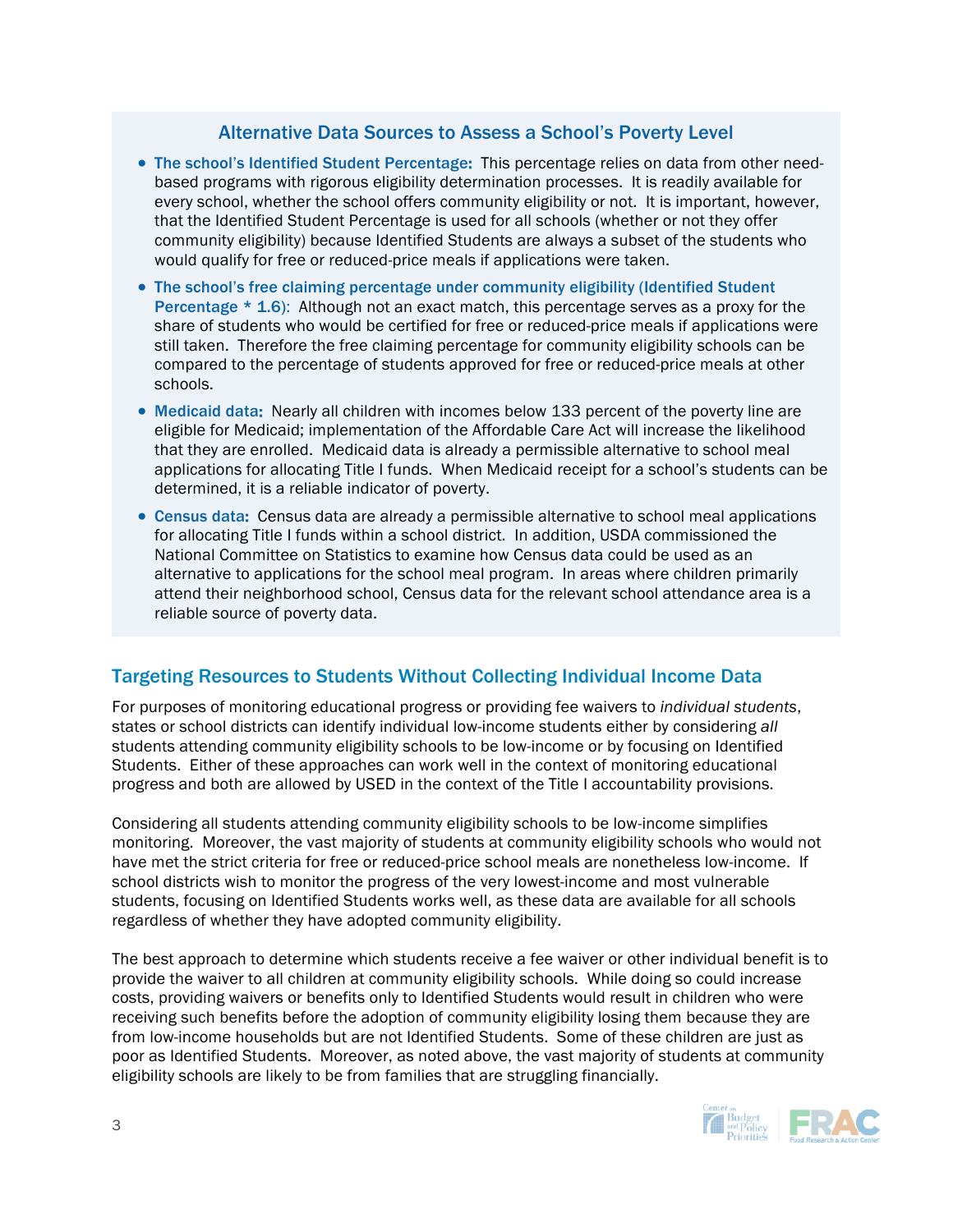#### Collecting Individual Income Data Outside the School Meal Program

The majority of states and that have implemented community eligibility have eliminated the collection of individual student income data. Those states or school districts that cannot operate without individual student income data due to state statutes, or do not wish to delay implementation of community eligibility until they adopt alternative methods for directing resources to economically disadvantaged students, can collect those data outside the school meal program. In most states that have implemented community eligibility, school districts decide whether to collect individual income data, and some states provide a model family income collection form.6 Community eligibility schools, however, may not collect school meal applications or use funds from the school nutrition account to collect individual income data.7

Income data collected outside the school meal program may be used in the aggregate to target state or local funding, and individual data may be used to provide fee waivers or other services to individual students. Some states and districts have implemented alternative data collection processes that allow them to participate in community eligibility without any negative impacts on state funding. Some districts report a higher success rate of data collection with alternative forms because they are simpler, do not require information about a Social Security number, and can be included with mandatory registration forms that parents complete annually. Areas interested in implementing alternative income data collection processes need to make several key decisions.

- Who handles the alternative income collection forms. In many community eligibility schools that collect alternative income forms, staff not associated with the school meal programs collect and process the forms. By contrast, in Detroit, Michigan, school nutrition staff still collect and process the forms but the cost of the data collection is covered by the school district rather than the school nutrition program.
- Whether forms are distributed to all parents. Some school districts distribute alternative income forms only for children who are not Identified Students (students living in a household receiving SNAP, Temporary Assistance for Needy Families cash assistance, or Food Distribution Program on Indian Reservation benefits, or students who are in foster care, migrant, homeless, or enrolled in Head Start.) For example, Detroit, Michigan; Buffalo, New York; and Rochester, New York, use this approach. As a result, they seek to collect alternative income forms only from about one-third of their families.
- Whether the form can be simplified. The federal rules about what must be included on a school meal application do not apply to these alternative data forms. Creating the new form gives school districts the opportunity to develop a clearer form that families may feel more comfortable completing. For example, some families are reluctant to share information about a Social Security number and the new form does not need to ask for that.
- Whether the forms are mandatory or optional for parents. While parents cannot be required to submit school meal applications, states or school districts can make their own determination about whether to require alternative income forms as a condition of enrollment. If submitting an income form is required, it is important to provide a way for parents with language or literacy barriers, as well as those with no income, to complete the form. Even when parents are not required to submit the form, school districts have been able to collect forms successfully from the vast majority of parents. In Floyd County, Kentucky, for example, 98 percent of the forms were returned the first year they were used. Likewise, the Chicago Public Schools achieved a 98 percent return rate. Detroit, Michigan, adapted strategies originally devised to increase submissions of school meal applications to increase submissions of the alternative forms. In Rochester, New York, the district engaged principals and explained to parents how the data would help their child's school.